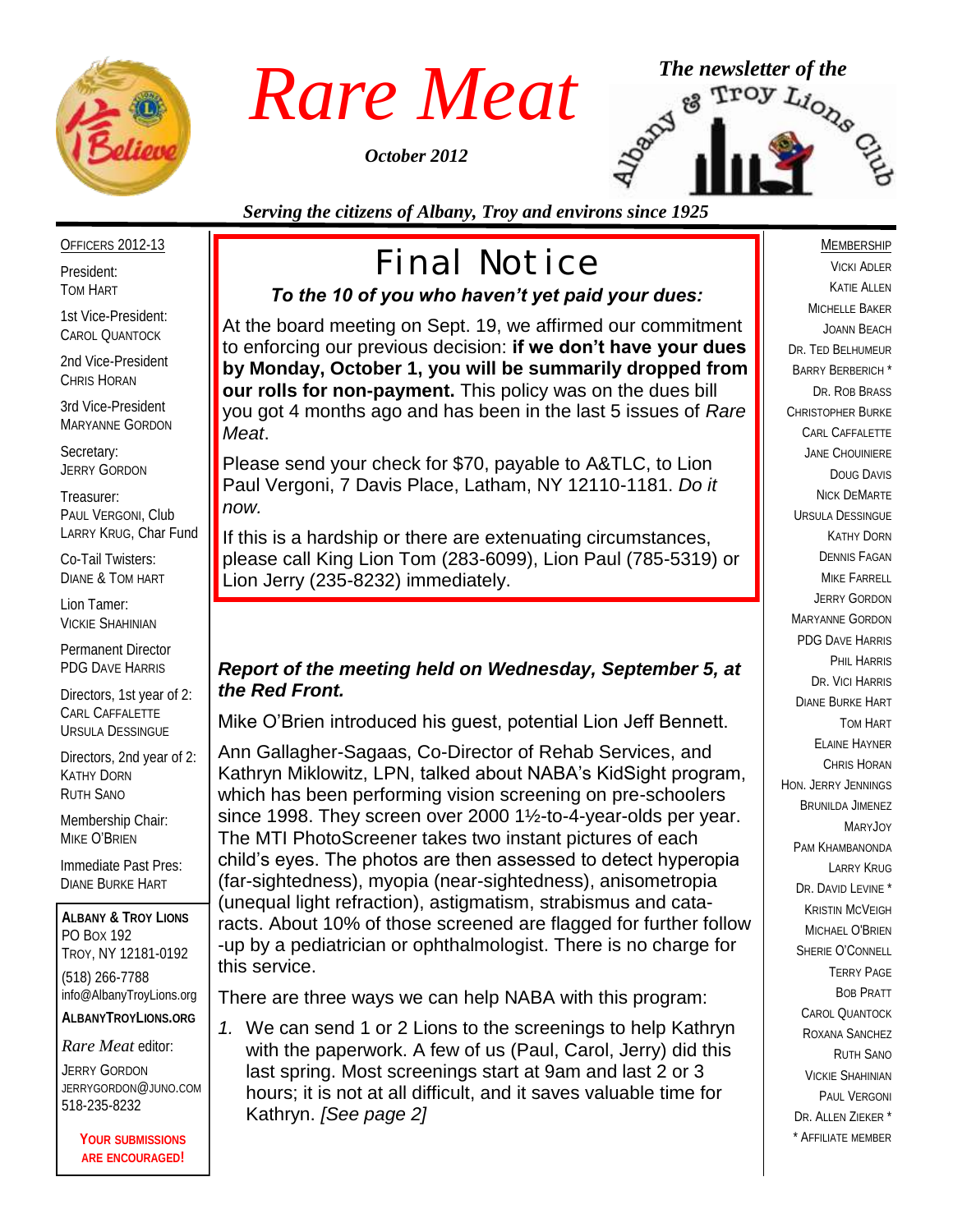- 2. We can make follow-up phone calls to parents to make sure the kids got to see a doctor and to determine what action (glasses or other treatment) was required.
- 3. We can suggest pre-schools and day-care centers that they're not already servicing. The only requirement is that there are at least 15 kids.

#### *Report of the board meetings held on Wednesday, September 19 at the Alexis Diner*

Lion Paul noted that we have a CD coming due, worth about \$2850. Because interest rates are so low, he proposed that this would be a good time to cash it in and transfer the money from the club fund to the charitable fund. The motion was passed.

As of this morning, 10 members haven't paid their dues. We agreed that we will go ahead with our "pay by 9/30 or get dropped" rule.

Lions Maryanne sent out one eyeglass voucher in August to an adult; Lion Elaine had none.

Lion Carol reported that the blood drive on Sept. 4 at the Hilton Garden Inn had very low attendance. The call list they gave us was not very well targeted, and the signage at the hotel was not very good. We will discuss these and other issues when ARC comes to speak at our October meeting. (In spite of the low attendance, ARC collected enough blood to help 30 patients.)

Lion Carol reminded us that our next food bank session is October 9.

Lion Kathy reports that our holiday party will be at 1760 Manor House on 2<sup>nd</sup> Ave in Lansingburgh on Wed, Dec 5. We can order off the menu. *Watch for details coming soon.*

Lion Diane is busily putting together the wreath program. It looks like there will be a small price increase for the first time in several years. *[See page 5.]*

We voted to donate \$50 to Barton Center for Diabetes Education.

Lion Carol is working on two hearing-aid applications. We will be turning one down and because of available family resources, but will be helping the other applicant.

#### *Our next meeting...*

Our next general meeting will be **Wednesday, October 3 at 6 PM** at the Red Front. Our main event will be the visitation of District Governor Linda Walsh, who will be inducting several new Lions. Also speaking will be Anna Topping, Albany County Coordinator, and Jim Shake, Rensselaer County Coordinator, for the American Red Cross. Let's get a good turnout for this evening.

#### *KidSight*



As you read on page 1, it's a great help to NABA if we can send one or two Lions to help Kathryn with the paperwork when she does the screenings. These are the October dates that we need volunteers for:

Tue 10/16 - Rensselaer CEO Head Start Mon 10/22 - Schodack CEO Head Start Wed 10/24 - Lansingburgh CEO Head Start (over 100 kids)

I'll have the times and locations in a few days, but they generally start around 9 AM and take 2-3 hours. (The one with >100 kids will take longer.) If you can sign up for one or more of these sessions, please let me know as soon as possible (jerrygordon@juno.com or 235-8232).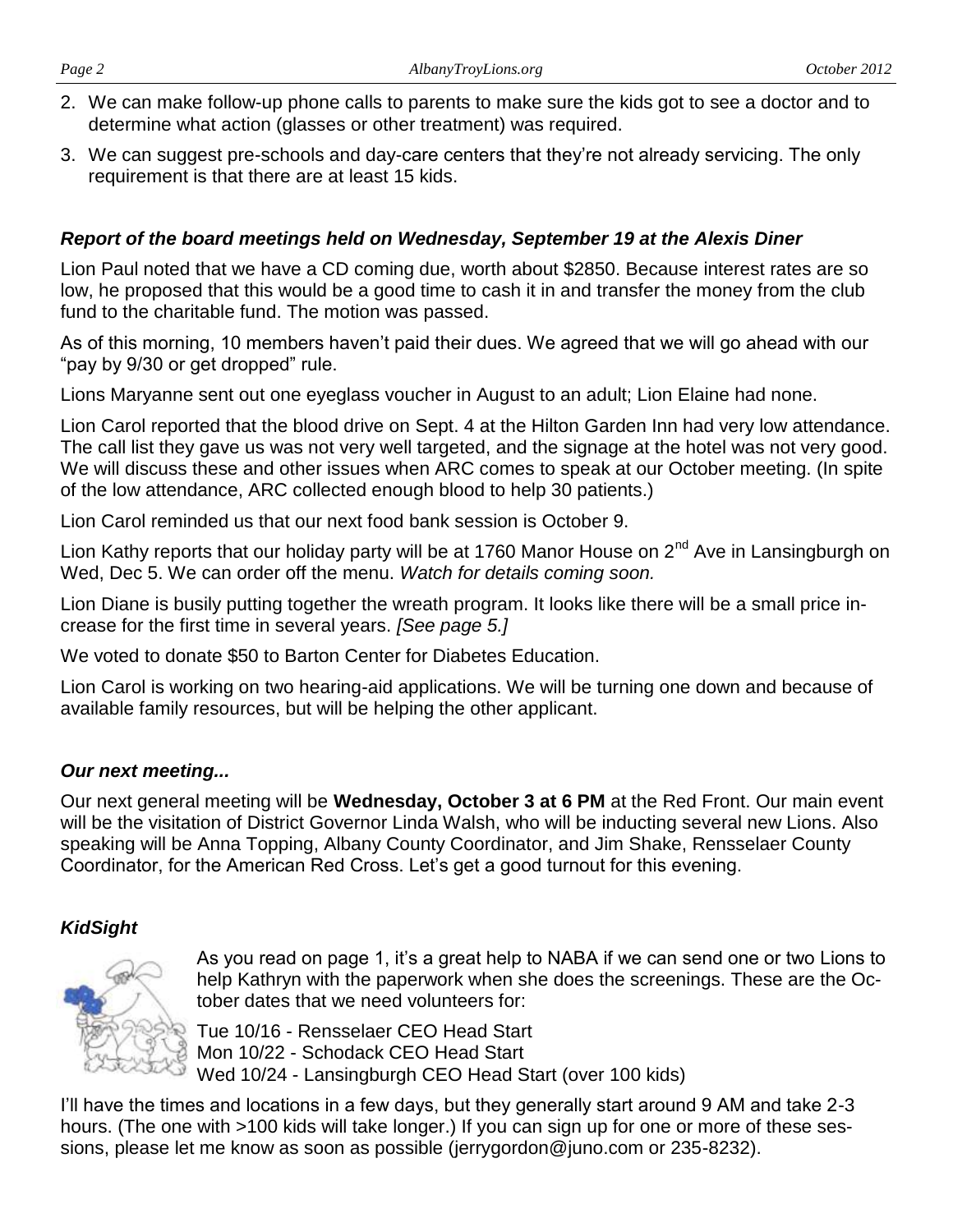#### *Coats for Kids*



Here's something new we're doing this year: Teaming with Fox23 News to help with their Coats for Kids campaign. Our job will be to transport coats from drop-off points to various dry cleaners (who are donating their services), and then from the

cleaners to distribution points. We'll have specifics by mid-October; watch for details. It's another opportunity to live our motto: *We Serve*.



### *On a more personal note …*

Lions Maryanne & Jerry recently returned from a European vacation that included a 2-day stop in Paris and a Danube River cruise from Budapest to Nuremburg. Here's a photo of a Lions meeting in Paris's Luxembourg Gardens.

*Happy Birthday!*

Happy **October** birthday to these A&T Lions:

5th - Roxana Sanchez 6th - Dennis Fagan 16th, Pam Khambanonda



#### *Happy Anniversary!*

Happy Lions Anniversary to these **October** inductees:

Sherie O'Connell - 1 year Jerry Gordon - 21 years Larry Krug - 33 years Paul Vergoni - 33 years

Visit your club's web site: **ALBANYTROYLIONS.ORG**, your district web site: **20Y2LIONS.ORG**, and International's web site: **LIONSCLUBS.ORG**.

And remember to do your on-line shopping at **ALBANYTROYLIONS.PENNIESATATIME.COM**



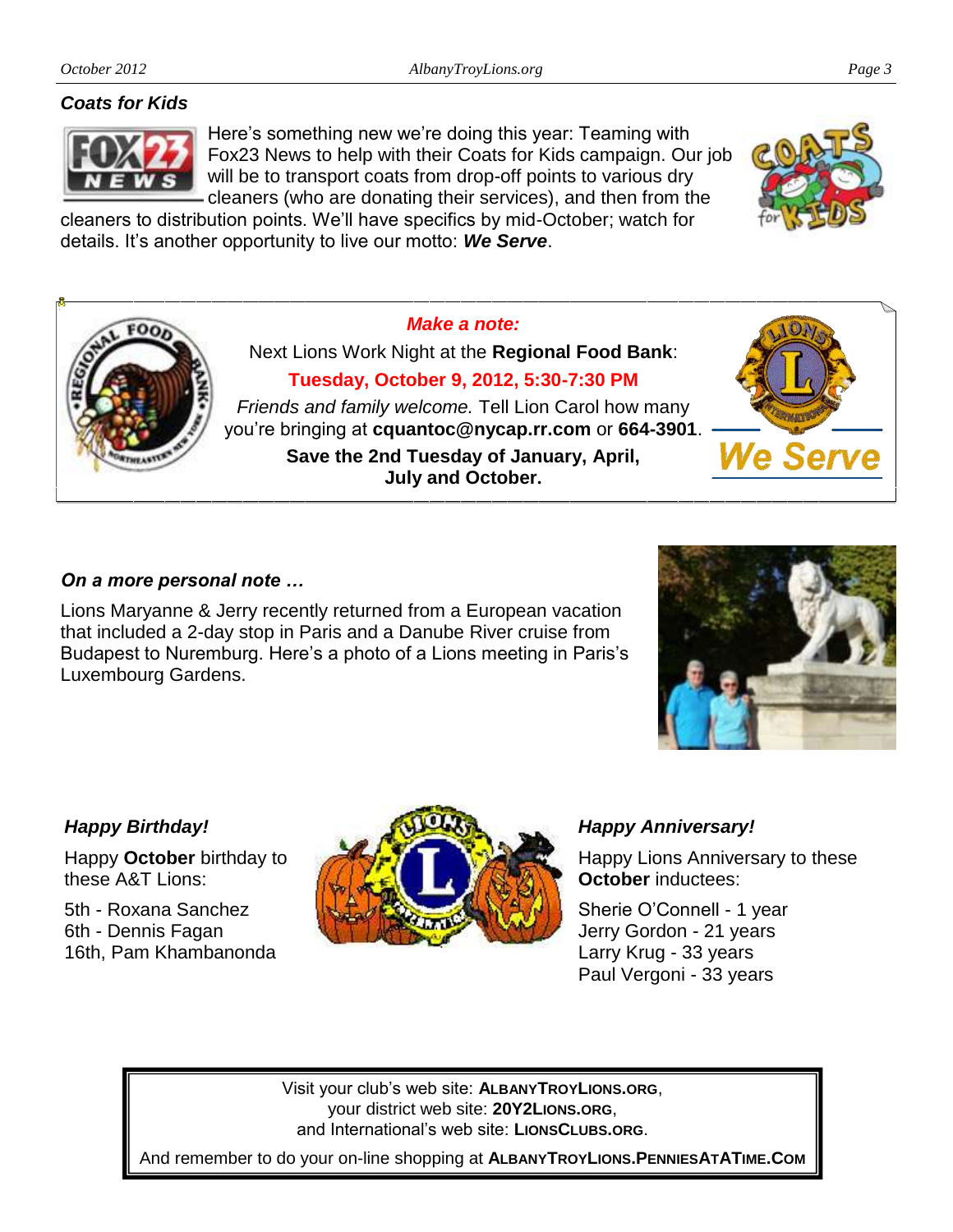

Our next **BLOOD DRIVE** will be **Wednesday, December 19** at the Holiday Inn Express in Latham. We need volunteers:

- To make phone calls in the week or two before the drive,
- To work at the registration desk and the canteen at the drive,
- ◆ And to donate blood.

If you can do any or all of these, please sign up with Lion Carol at **cquantoc@nycap.rr.com** or **664-3901**.

*Future blood drives: March 5 at Hilton Garden Inn, Troy; May at Boght Corner Fire House, Latham; September at Hilton Garden Inn..* 

#### *Mark your calendar…*

**Wednesday, October 3, 6 PM:** A busy general meeting at the Red Front. Speakers will be from American Red Cross, plus it's the visitation of DG Linda Walsh; she'll be inducting several new members.

**Tuesday, October 9, 5:30-7:30 PM:** Work session at the Regional Food Bank. Friends and family (including kids older than 8) are welcome. Please let Lion Carol know (cquantoc@nycap.rr.com or 664-3901) how many you'll be bringing.

**Tuesday, October 16:** KidSight Vision Screening (see pages 1 & 2)

**Wednesday, October 17, 8 AM:** Board meeting at the Alexis Diner. All members are welcome.

**Monday, October 22:** KidSight Vision Screening (see pages 1 & 2)

**Wednesday, October 24:** KidSight Vision Screening (see pages 1 & 2)

### Mack the Knife by Anonymouse

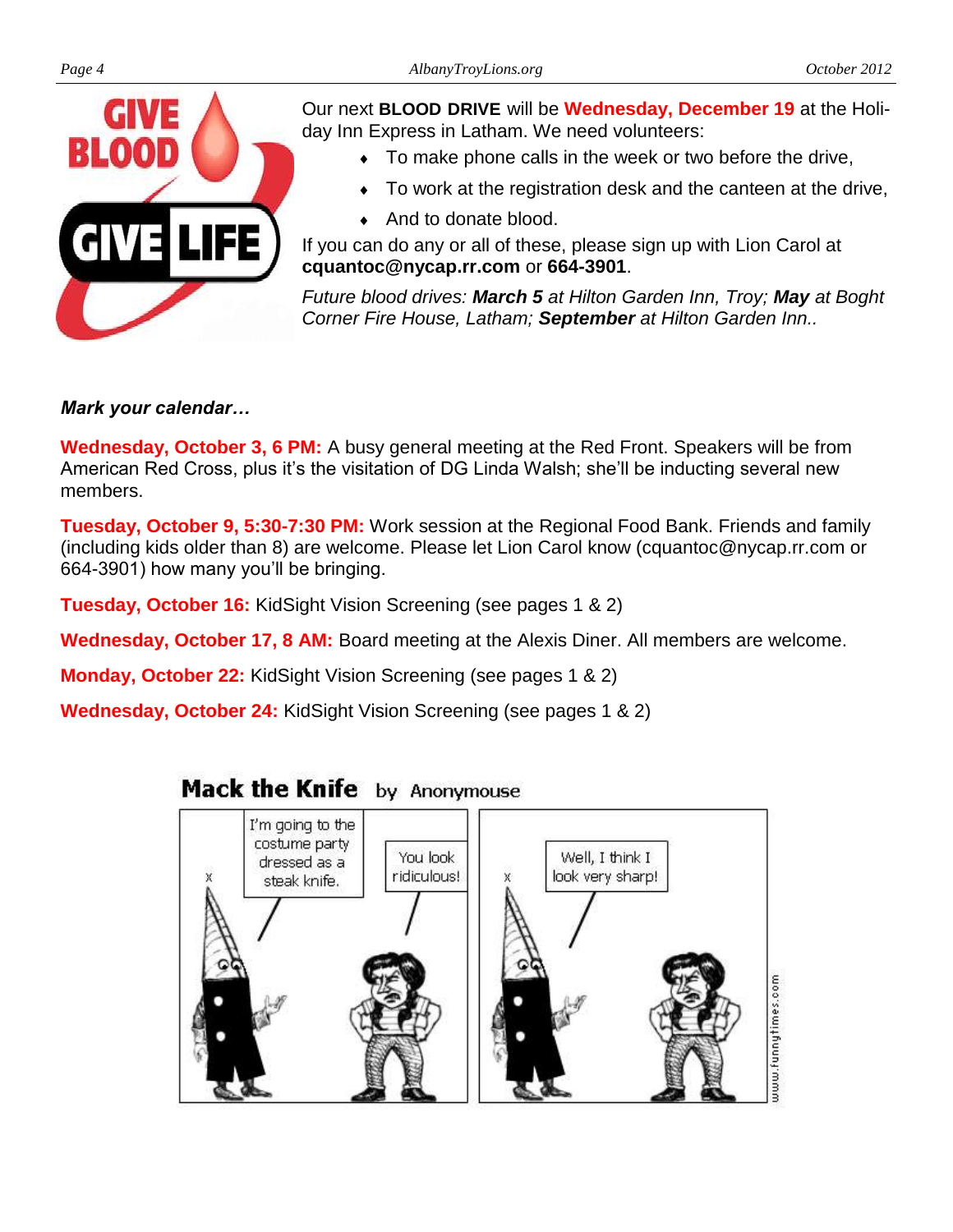

Troy, NY 12181 (518) 266-7788 **PO Box 192** info@AlbanyTroyLions.org

## **HOLIDAY GREENS SALE: ~ 24"– 26" Double Sided Balsam Wreaths w/ Red Bow - \$17.00 ~ 34" Balsam Cross on Wood Frame - \$20.00 ~ Large Round Kissing Balls - \$27.00 60" X 36" Cemetery Blankets - \$25.00**

*AVAILABLE: FRIDAY, NOVEMBER 23rd THROUGH MONDAY, NOVEMBER 26th, 2012*

**TO BE PICKED UP AT THE HOME OF:**

**LIONS TOM & DIANE BURKE HART 8 GREENWOOD ROAD WYNANTSKILL, NY 12198 518-283-6099** *or* **518-605-8600**

*(OR ANOTHER PRE-ARRANGED LOCATION )*

*ALL ORDERS AND CHECKS MUST BE RECEIVED NO LATER THAN WEDNESDAY, OCTOBER 31, 2012*

*Checks to be made payable to: ALBANY & TROY LIONS CLUB*

**ORDERS TAKEN BY: LION DIANE BURKE HART – 518-283-6099** *OR* **518-605-8600**